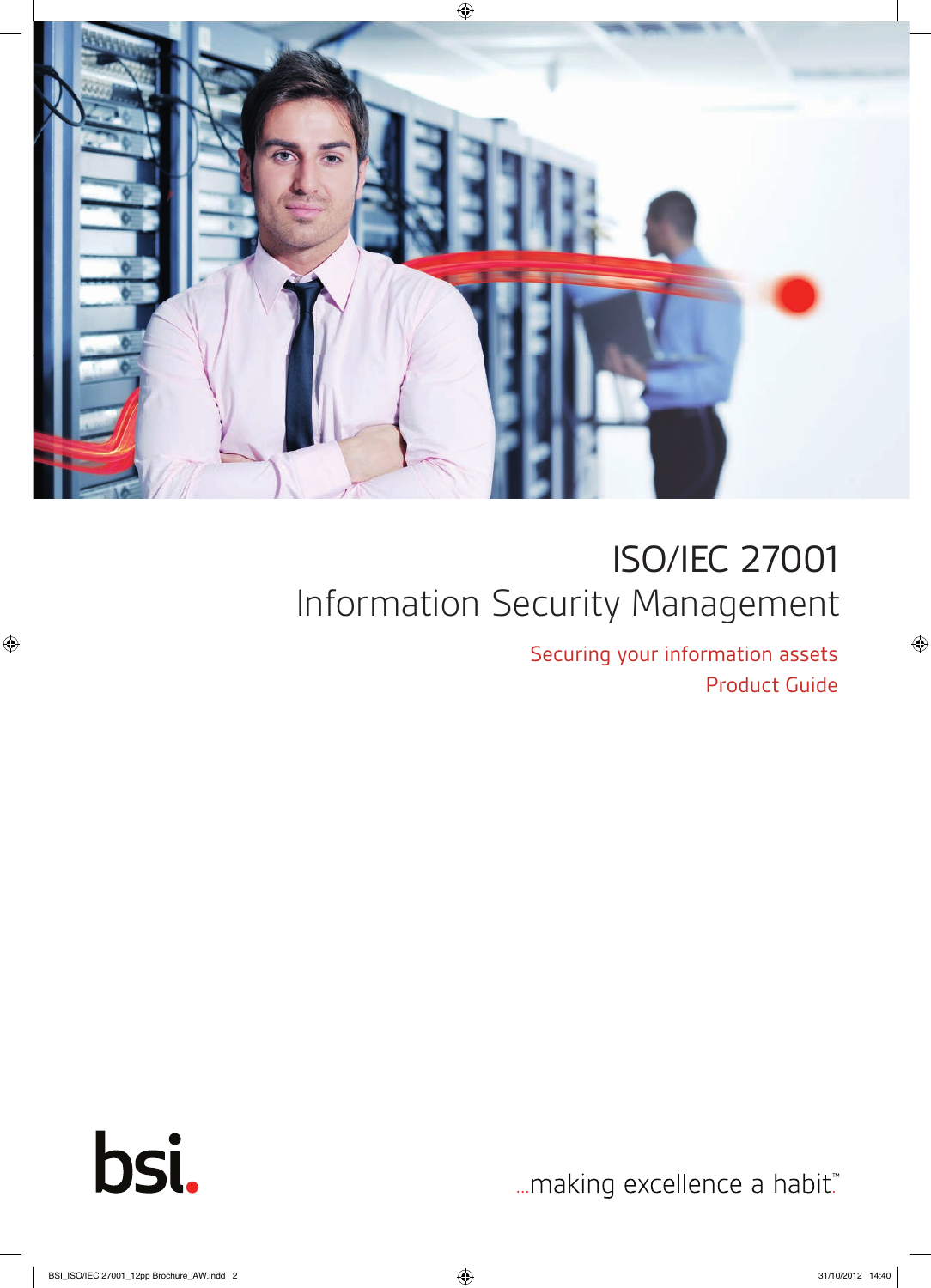## What is ISO/IEC 27001?

ISO/IEC 27001 is the international standard for information security management and details the requirements for a robust information security management system (ISMS).

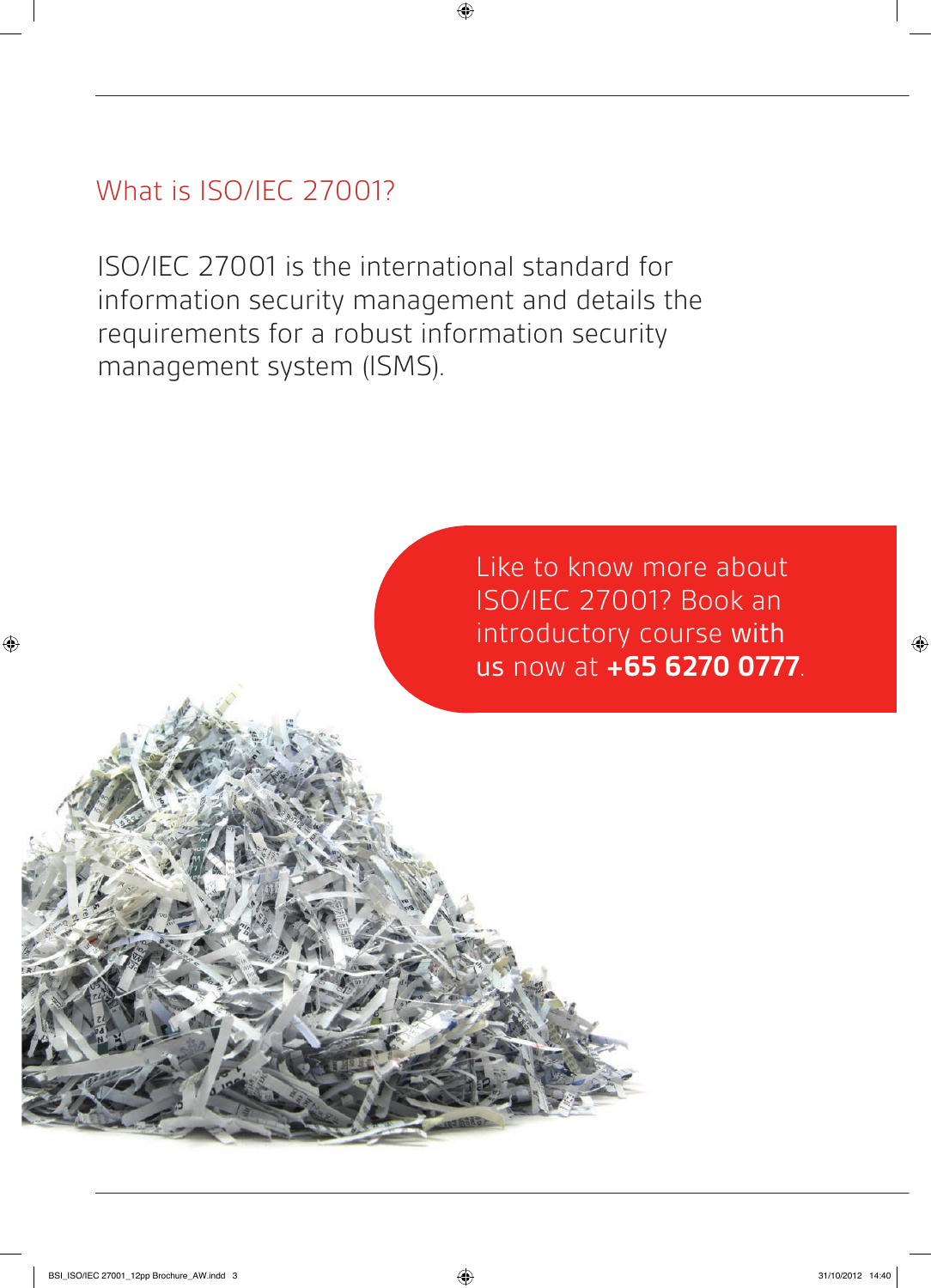Information security is concerned with safeguarding the confidentiality, integrity and availability of information, whether written, spoken or electronic. All organizations are collecting, storing and managing information of some kind, which makes information security imperative.

ISO/IEC 27001 takes a risk-based approach to the planning and implementation of your ISMS, resulting in an appropriate and affordable level of organizational security. In this way, it ensures that the right people, processes, procedures and technologies are in place to secure your organization's information assets.

ISO/IEC 27001 is suitable for organizations of all sizes, across all sectors. The standard is particularly useful in highly regulated industries such as banking, financial services, health, public and IT sectors. It is also highly effective for organizations which manage information on behalf of others as a way of demonstrating appropriate security controls are in place, and enabling customers to make an informed choice when managing their compliance with data protection requirements and other applicable legislation.

## Why implement ISO/IEC 27001?

ISO/IEC 27001 provides a framework to help you implement a management system that protects both your information assets and your company, by reducing risks, litigation and downtime.

With company data becoming ever more accessible throughout organizations, it is important to minimize your vulnerability to security breaches. Regardless of the type of information, be it financial data, computer software code or customer/supplier lists, or how it is stored, robust security controls are necessary. With a clear security strategy you can assure stakeholders, especially customers, that their personal information is being protected. Adopting this international standard demonstrates that your organization is using a risk-based approach to selecting and implementing information security controls.

Initially, it may be perceived that implementing an ISMS can be a drain on resources, offering little in the way of financial return. In practice, it has been shown that costs will be outweighed by preventing and reducing the impact and frequency of security incidents. Since the upgrade from BS 7799 there has been a sharp increase in the global market for ISO/IEC 27001 certification across a variety of sectors. It has become a commonly used and cited standard for compliance, and is increasingly specified as part of contractual agreements.

By implementing ISO/IEC 27001 you are providing your organization with a structured approach to the planning, implementation and management of an ISMS that will help you reduce incidents and improve stakeholder confidence.

85% of BSI information security clients built stakeholder confidence through the implementation of a system certified to ISO 27001\*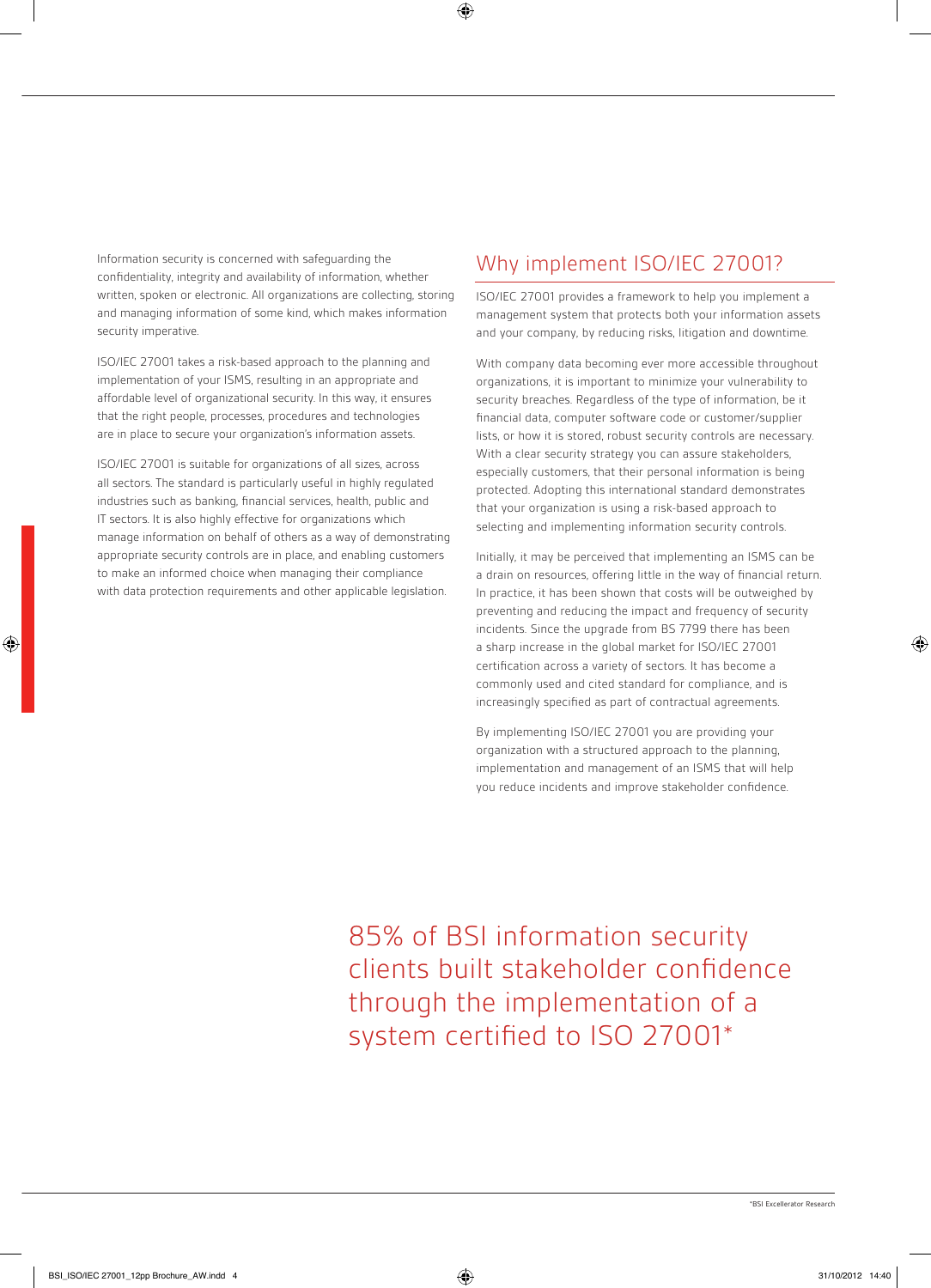## The benefits of ISO/IEC 27001

ISO/IEC 27001 brings many benefits, especially when combined with independent certification from BSI. These include:

> Demonstrating the independent assurance of your ISMS and security controls, and meeting corporate governance and business continuity requirements

## **+**

Independently demonstrating that applicable laws and regulations are identified and that there are processes in place to ensure compliance

## **+**

Providing a competitive edge by meeting contractual requirements and demonstrating to your customers that the security of their information is paramount

## **+**

Independently verifying that your organizational risks are properly identified, assessed and managed, while formalizing information security processes, procedures and documentation

### **+**

Proving your senior management's commitment to the security of its information

### **+**

The regular assessment process helping you to continually monitor your performance and improve.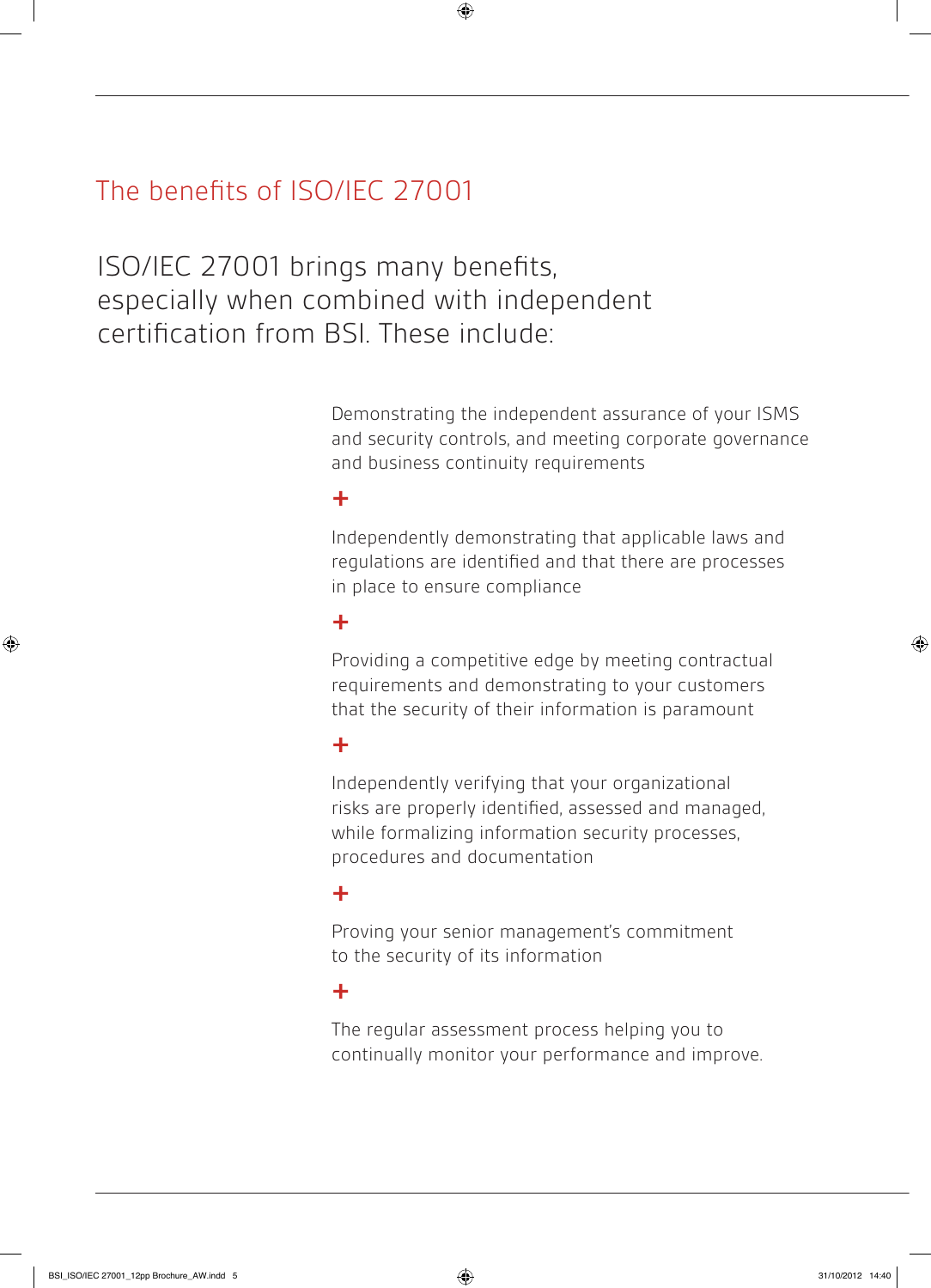



### ISO/IEC 27001 Model

Before you can implement an Information Security Management System (ISMS), you must understand what information you currently have and how it is used by your business. Your current activities, products and services all impact on information security. Using ISO/IEC 27001 helps you to focus on and understand the information security issues up front and provides a clear framework for ISMS development.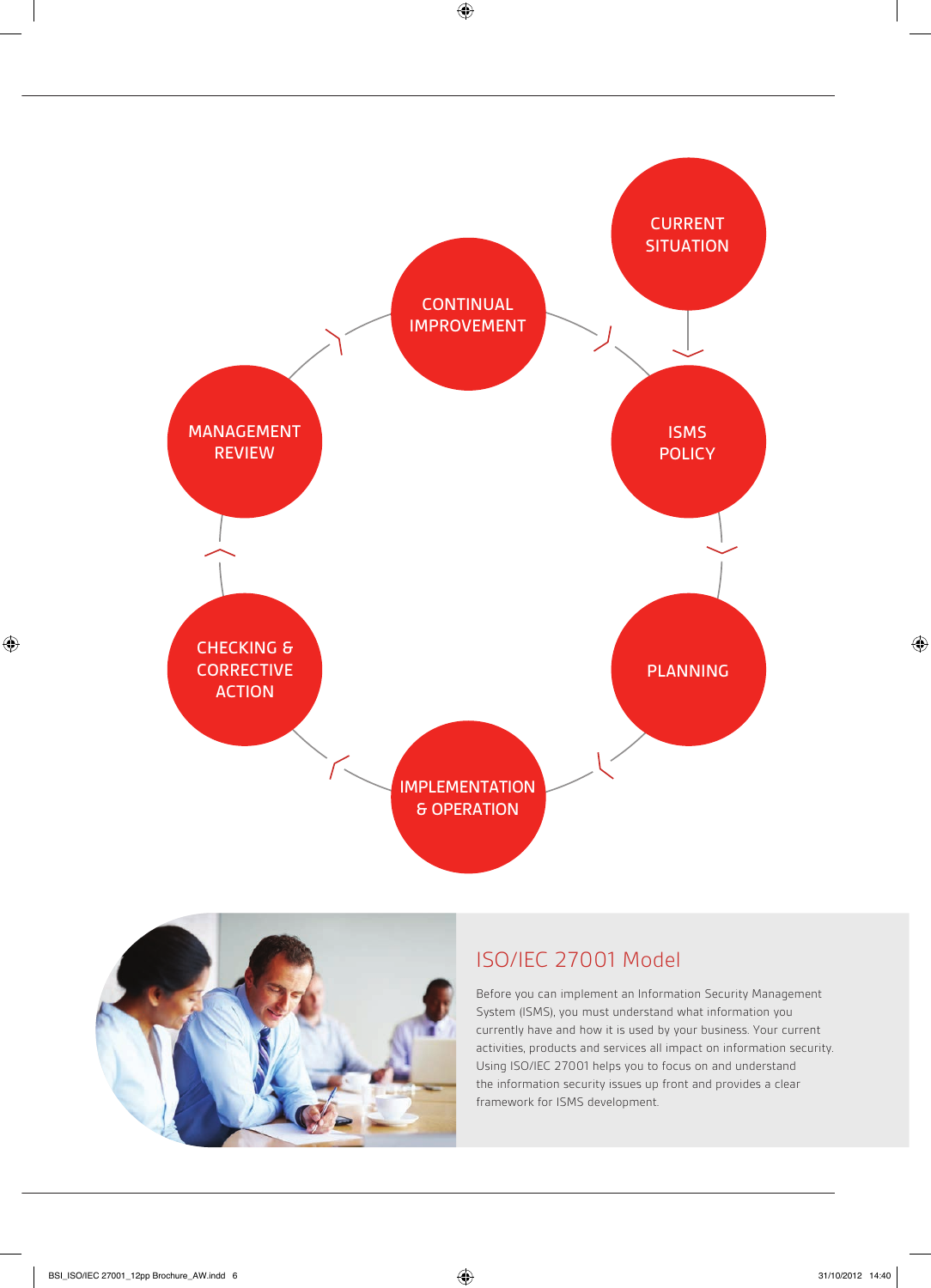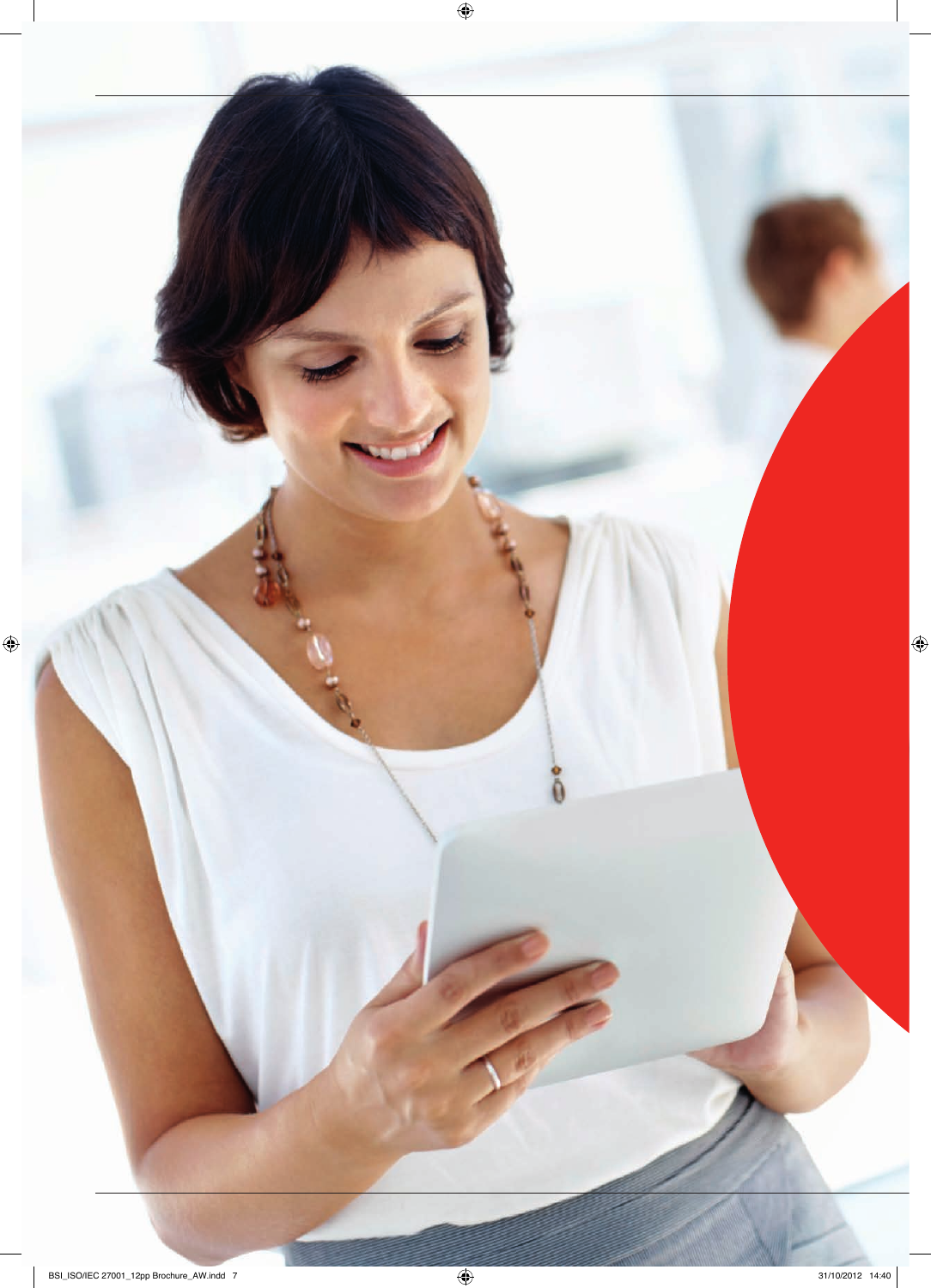## Policy and Planning

ISO/IEC 27001 is made up of five main requirements sections and an appendix that contains security controls, each with specific aims and focus, organized into the following groups:

Security policy - To provide management direction and support for information security in accordance with business requirements and relevant laws and regulations.

Organization of information security - To manage information security within the organization and to maintain the security of the organization's information and processing facilities that are accessed, processed, communicated to, or managed by external parties.

Asset management - To achieve and maintain appropriate protection of organizational assets.

Human resources security - To ensure that employees, contractors and third party users understand their responsibilities, and are suitable for the roles they are considered for, are aware of information security threats, and exit an organization or change employment in an orderly manner.

Physical and environmental security - To prevent unauthorized physical access, damage and interference to the organization's premises and information. To prevent loss, damage, theft or compromise of assets and interruption to the organization's activities.

Communications and operations management - To help ensure that information is processed correctly, backed up securely and handled appropriately.

Access control - To assist with controlling access to information, networks and applications, preventing unauthorised access, interference, damage and theft.

Information systems acquisition, development and maintenance To ensure that security is an integral part of the information system, helping with securing applications, files and reducing vulnerabilities.

Information security incident management - To ensure information security breaches and issues are communicated consistently, in a manner allowing timely corrective action to be taken.

Business continuity management - To ensure you counteract interruptions to business activities and protect critical business processes from the effects of major information systems failures or disasters.

Compliance - To avoid breaches of any law, statutory, regulatory or contractual obligation, and of any security requirements. To ensure compliance of systems with organizational security policies and standards.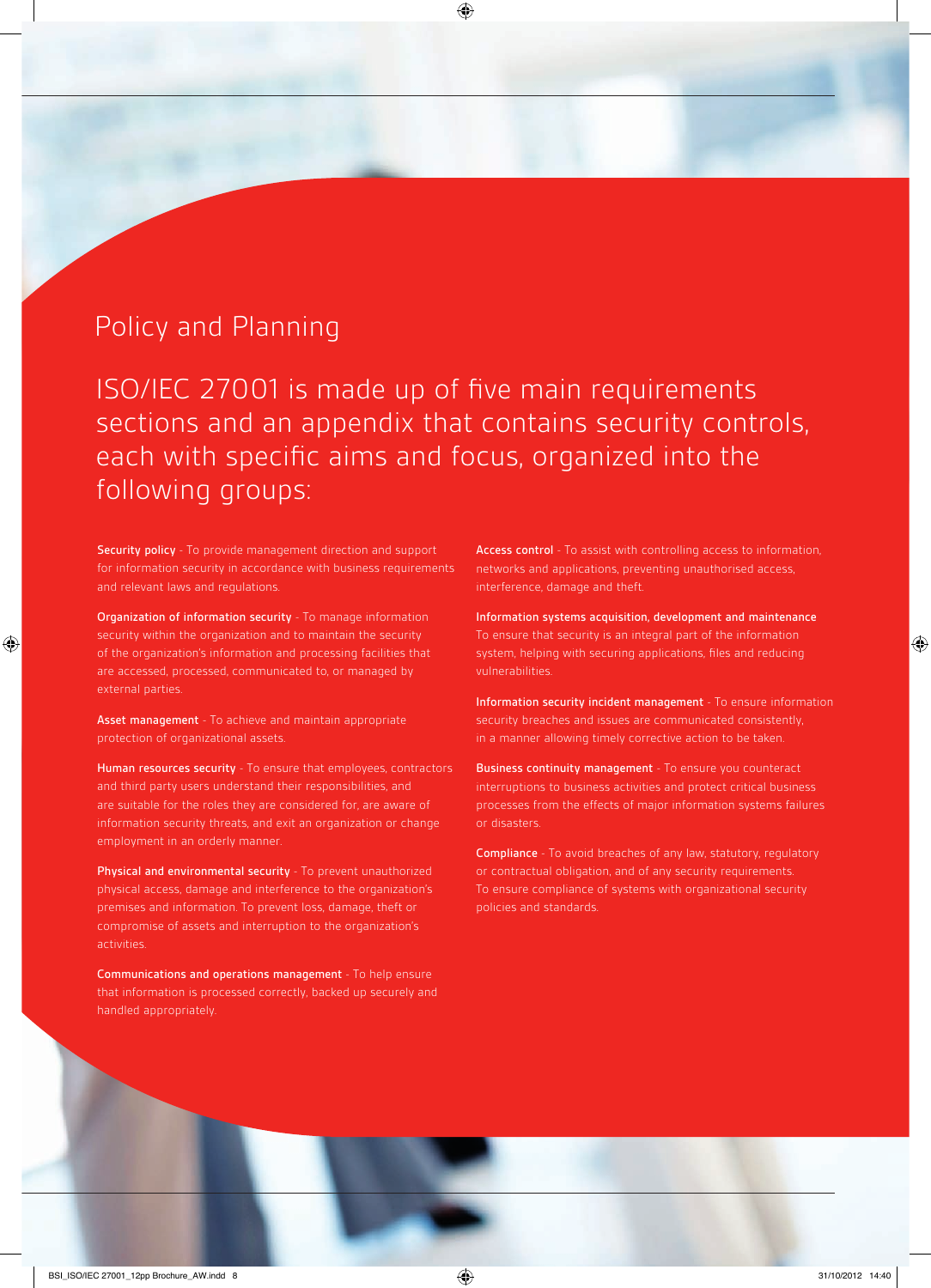## Implementation and operation

Implementing an ISMS is a step by step process, with each step building on the previous to form a coherent and logical set of processes. Only at the end of the process is a BSI audit undertaken.

#### Scoping study

This initial step sets the scope of the project. The scope should reflect the clear objectives of the business and the project, including any specific requirements, locations and departments. This scope will guide you later in the process, keeping you focused on your task.

#### Risk assessment

A risk assessment is used to identify all your information assets and consider the associated risks, threats and vulnerabilities. This will enable you to draw up a list of information threats, which can be prioritised based on the level of risk they pose to your information assets.

#### Gap analysis

A gap analysis is a review of your progress so far and looks at how you have implemented the requirements of ISO/IEC 27001 and the applicable security controls. Some controls as set out in ISO/IEC 27001 may not apply to your organization and the information security risks to which it is exposed. If certain activities, such as performing electronic transactions, are not undertaken within your organization then the associated control can be formally excluded. A gap analysis can be carried out internally, or with the assistance of a BSI expert, and will give you a good indication of any requirements that still have to be met to ensure your ISMS is ISO/IEC 27001 compliant.

#### Statement of applicability

The statement of applicability should list all the controls and references to how and why they apply to your scope.

#### Security improvement programme

By this stage you will have a good understanding of your information security situation. Revised policies and procedures now need to be developed to protect the information assets against the risks you have identified, such as staffing issues, technical resources and improvements. Some may require immediate action, while others will simply require updated rules or instructions – perhaps as simple as locking filing cabinets after use.

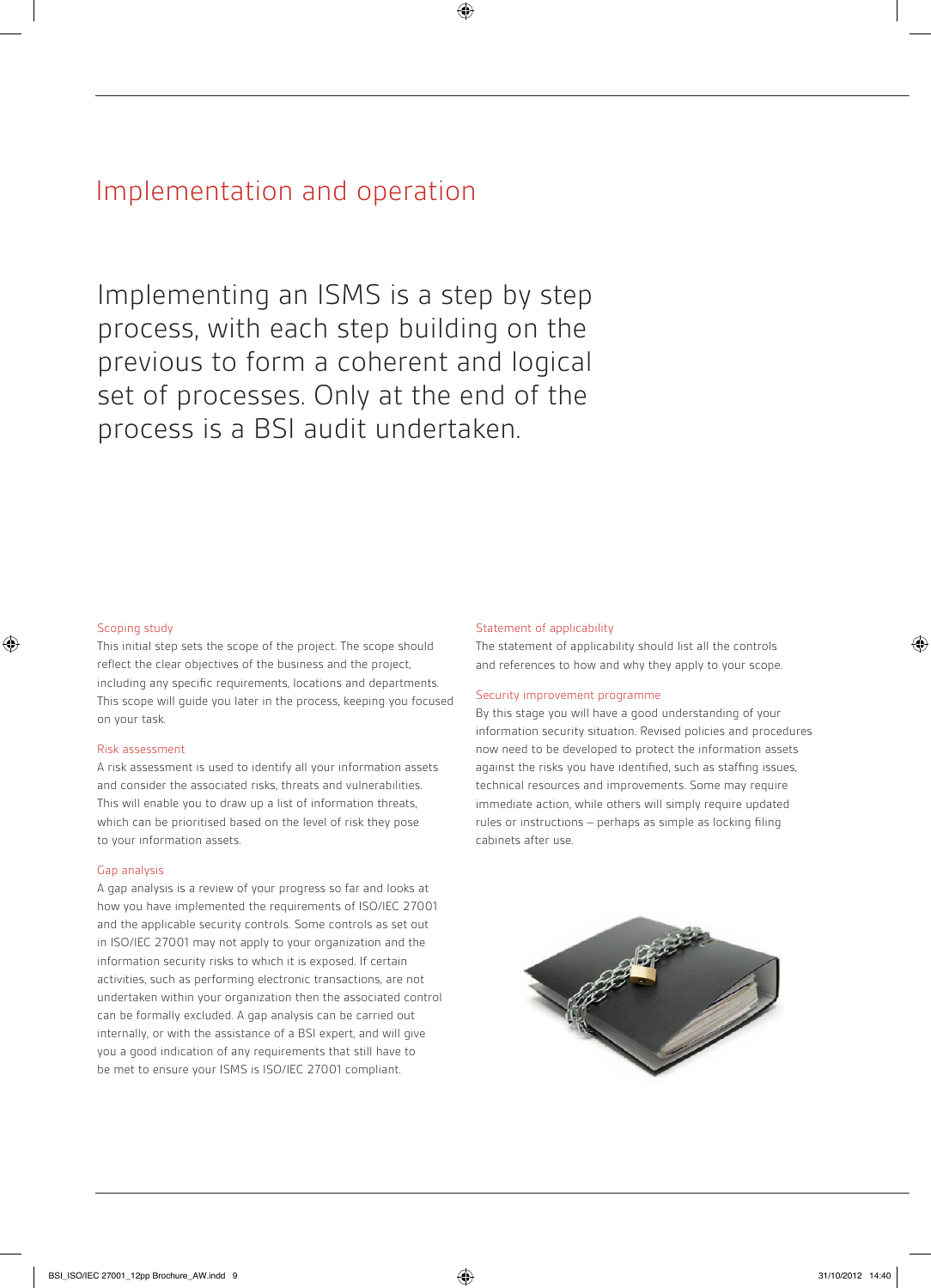

#### Testing, review and internal audit

As you take actions intended to improve information security, each action or change in process must be tested to ensure it delivers the required improvements. This could include an external BSI assessment, penetration testing or peer review. Internal audits of the ISMS must also be undertaken.

#### Implementation

Once your policies, procedures and controls have been developed, you will need to deploy them. As every organization is different, working practices also differ. Implementing policies can be aided by training, discussion and promotion. The positive involvement of senior management is also required to make these changes.

#### Document finalization

The statement of applicability (SOA) should be clear, concise and easily understood. Because ISO/IEC 27001 requires ongoing improvement, your documentation should be regularly reviewed and amended to reflect changes in business practices, processes and the results of your ongoing security improvement programme.

#### Management review

Management shall review the organization's ISMS regularly to ensure its continued suitability, adequacy and effectiveness. Information security should be pivotal to the daily operations of an organization and adjustments made as appropriate to improve the overall performance of the system.

#### Continual improvement and corrective action

As with all management system standards there is a need to look back at what has been achieved. Internal audits and management reviews continue to be key methods of assessing the performance of the ISMS and tools for its continual improvement. Nonconformities of the ISMS have to be dealt with together with corrective actions to ensure they don't happen again. As with all management system standards, continual improvement is a core requirement of the standard.

Learn how to implement ISO/IEC 27001 with one of our training courses. Visit **[bsigroup.sg/isoiec27](http://www.bsigroup.com/27training)001-training**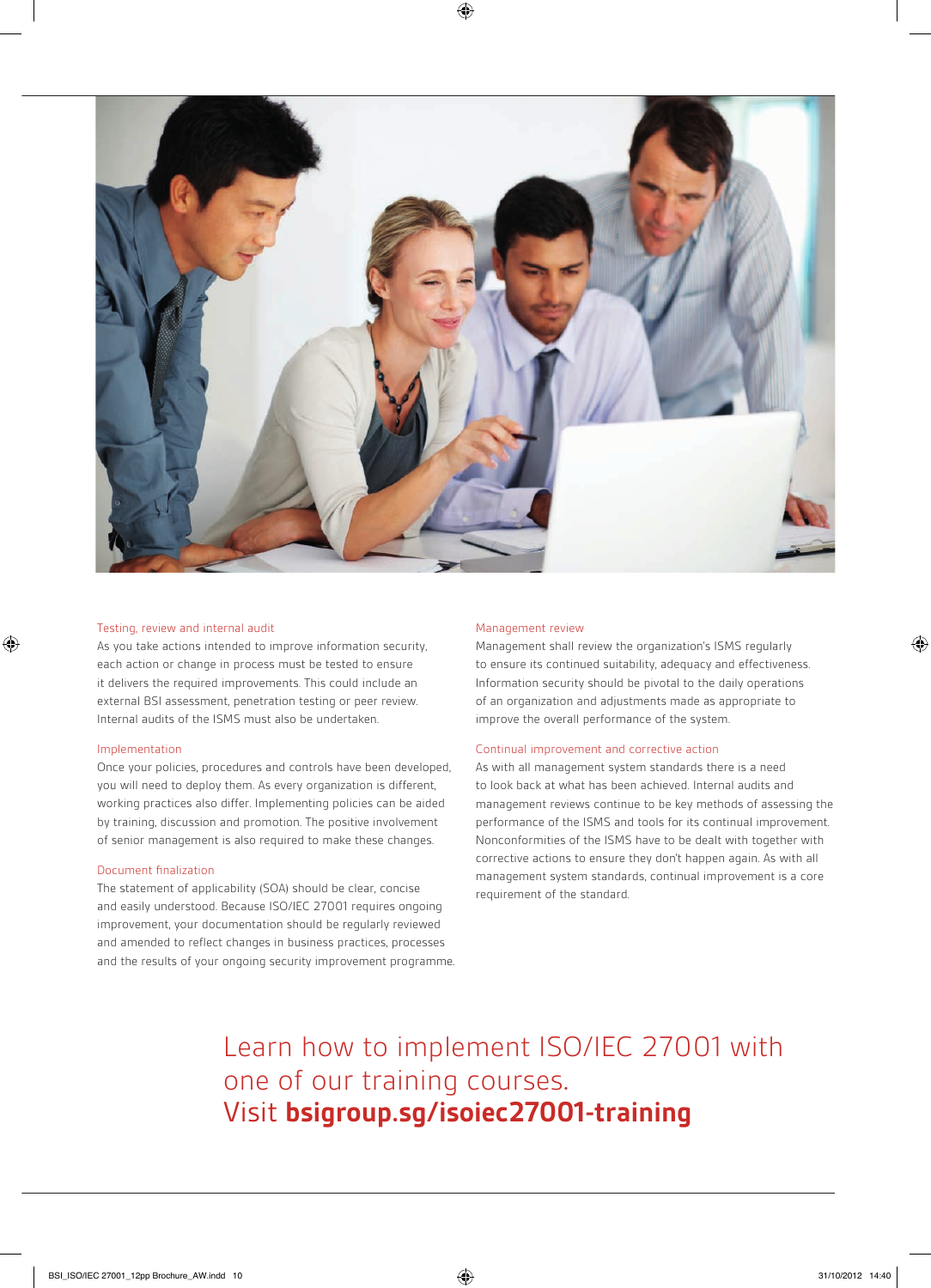With BSI our commitment does not stop with a certificate

BSI offers independent third-party certification to ISO/IEC 27001. With BSI the certification process is simple. After you apply we appoint a client manager who will guide you and your business through the certification process. Once you've achieved the certificate our support doesn't stop there. We'll continue to visit your organization for three years, delivering the expertise you need to remain compliant. So not only will you be able to demonstrate to stakeholders and customers that you comply with information security best practice, you will also benefit from regular audits and opportunities for improvement.



Find out how much ISO/IEC 27001 with BSI will cost your organization. Contact us **+65 6270 0777**  or visit **[bsigroup.sg/certificat](http://www.bsigroup.com/27001)ion**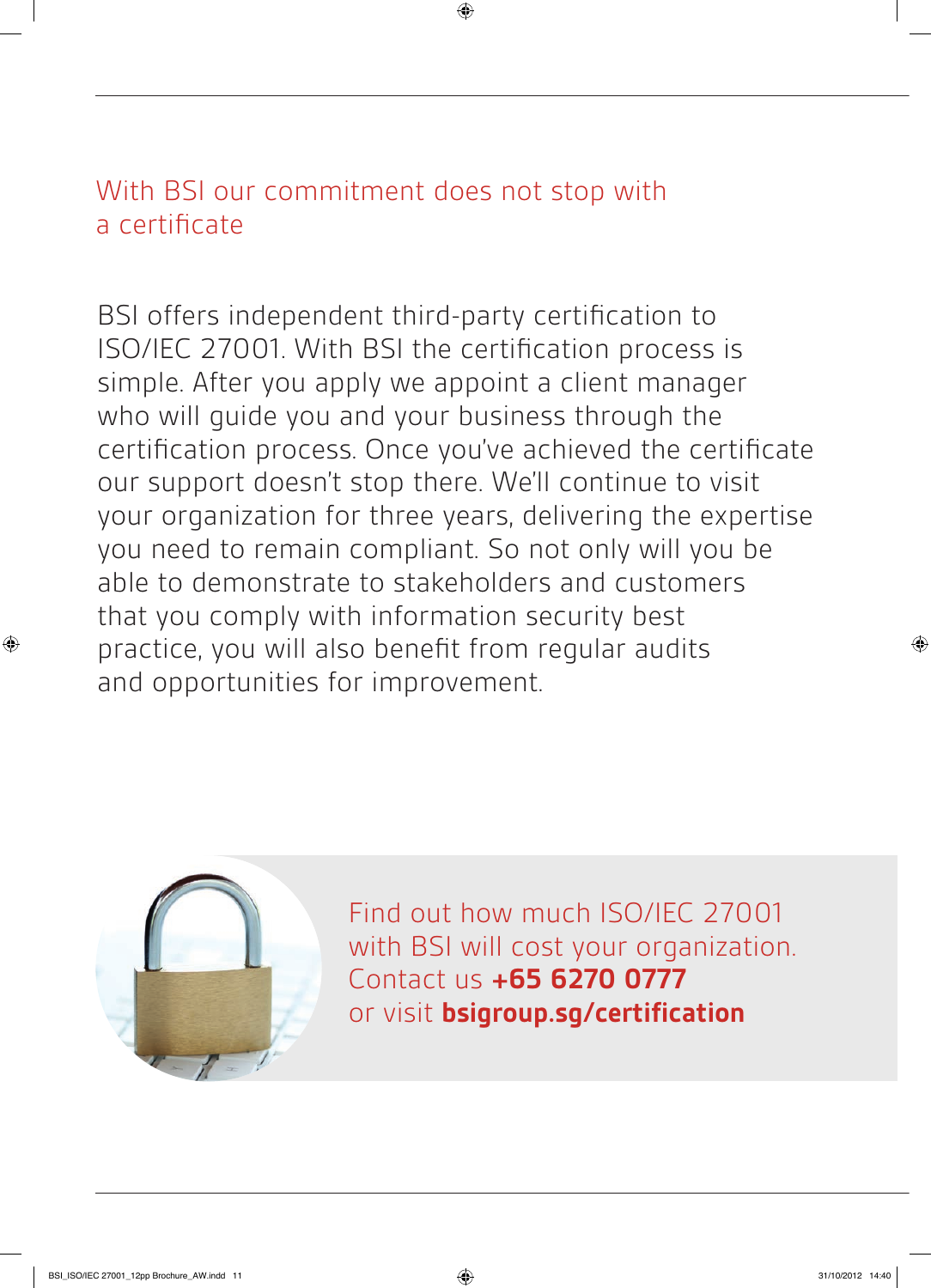### Route to certification

- 1. Buy the Standard. Visit **[bsigroup.co.uk/buy27](http://www.bsigroup.co.uk/buy27)**
- 2. Make contact. Call us on **+65 6270 0777**
- 3. Complete the BSI application form
- 4. Plan your BSI training
- 5. Consider an optional BSI gap analysis (pre-certification audit)
- 6. Your BSI assessment team is appointed
- 7. Formal BSI assessment – stage 1
- 8. Formal BSI assessment – stage 2
- 9. BSI certificate awarded
- 10. BSI certification and beyond

## Need help implementing your system?

At BSI we are dedicated to helping you every step of the way. We created the Associate Consultant Programme (ACP) as an impartial service to help you find the consultancy support you need. We aim to make the process of certification as simple as possible and, as an independent certification body, choose not to offer or recommend specialist consultancy services. That's why we set up the ACP with more than 100 members across the UK, all with demonstrated experience of working with certified management systems. To find out more visit [bsigroup.com/27acp](http://www.bsigroup.com/27acp)

## BSI information security solutions

Whether you want to implement ISO/IEC 27001 to protect your information assets and develop best practice, or require full certification to meet contractual requirements and reassure customers, BSI can assist you along your journey. We offer a range of information security products including:

- Standards and publications
- Information guidance and advice
- Training courses, in-house and elearning
- Gap analysis
- Management system certification
- Entropy Software<sup>TM</sup> management system software for improving security controls

## Why BSI?

BSI is recognized by the UK Government as the National Standards Body (NSB) for the UK. We develop, publish and market standards and related products. Our business enables organizations to perform better and make excellence a habit. For more than a century our experts have been challenging mediocrity and complacency to help embed excellence into the way people and products work... to perform better, reduce risk and achieve sustainable growth. Our clients range from globally recognized brands to small, local companies in 150 countries worldwide. We are a Royal Charter company that develops and delivers products and services in a truly inclusive way, we are committed to continual improvement and work with the highest level of integrity. Regardless of your location, organization size or sector, nothing says confidence like the BSI mark.

To find out more about our assessment and certification solutions Visit our website **[bsigroup.sg/certificat](http://www.bsigroup.com/27001)ion** Call a BSI advisor **+65 6270 0777**